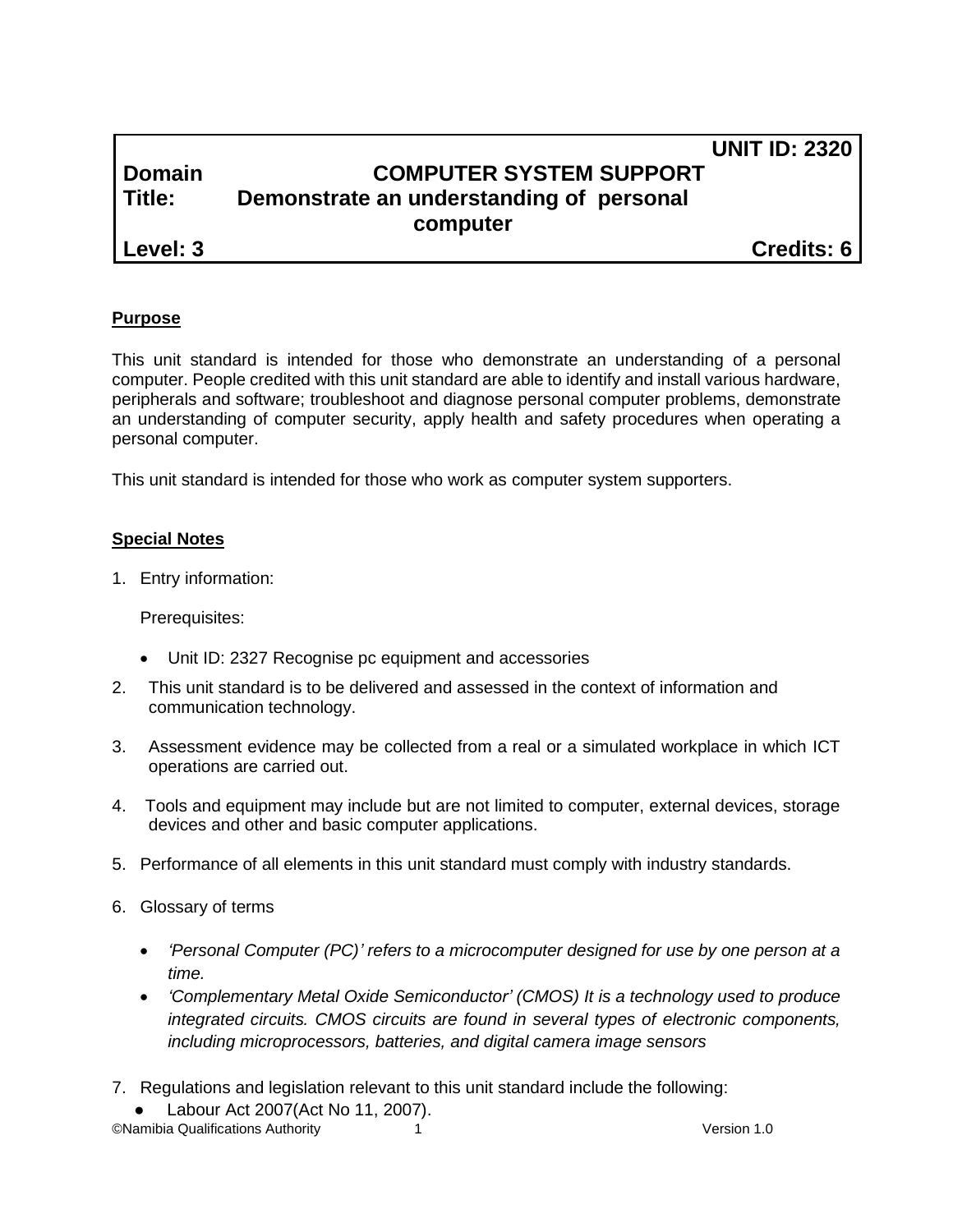● Regulations relating to the health & safety of employees at work under schedule 1 (2) of the Labour Act No.11 of 2007 and all subsequent amendments.

## **Quality Assurance Requirements**

This unit standard and others within this sub-field may be awarded by institutions which meet the accreditation requirements set by the Namibia Qualifications Authority and the Namibia Training Authority and which comply with the national assessment and moderation requirements. Details of specific accreditation requirements and the national assessment arrangements are available from the Namibia Qualifications Authority o[n www.namqa.org a](http://www.namqa.org/)nd the Namibia Training Authority on [www.nta.com.na](http://www.nta.com.na/)

# **Elements and Performance Criteria**

### **Element 1: Identify and install various hardware, peripherals and software**

### **Range**

Hardware may include but not limited to Motherboard, RAM, power supply, CMOS, fans, processors, hard drive, graphic cards and PC expansion slots.

Peripherals may include but are not limited to printers, scanners, plotters, monitor, projectors and speakers.

PC software may include but not limited to install and update system software, application software and specialized software.

### **Performance Criteria**

- 1.1 Hardware components are identified and classified.
- 1.2 Hardware installations and uninstallations are performed according to specific hardware requirement.
- 1.3 Hardware drivers are installed and uninstalled according to specific hardware requirements
- 1.4 PC peripherals are identified.
- 1.5 Peripheral installations and uninstallations are performed according to specific instructions.
- 1.6 Software installations and uninstallations are performed according to specific instructions.
- 1.7 PCs are assembled and dissembled according to specific instructions.

#### **Element 2: Troubleshoot and diagnose PC problems**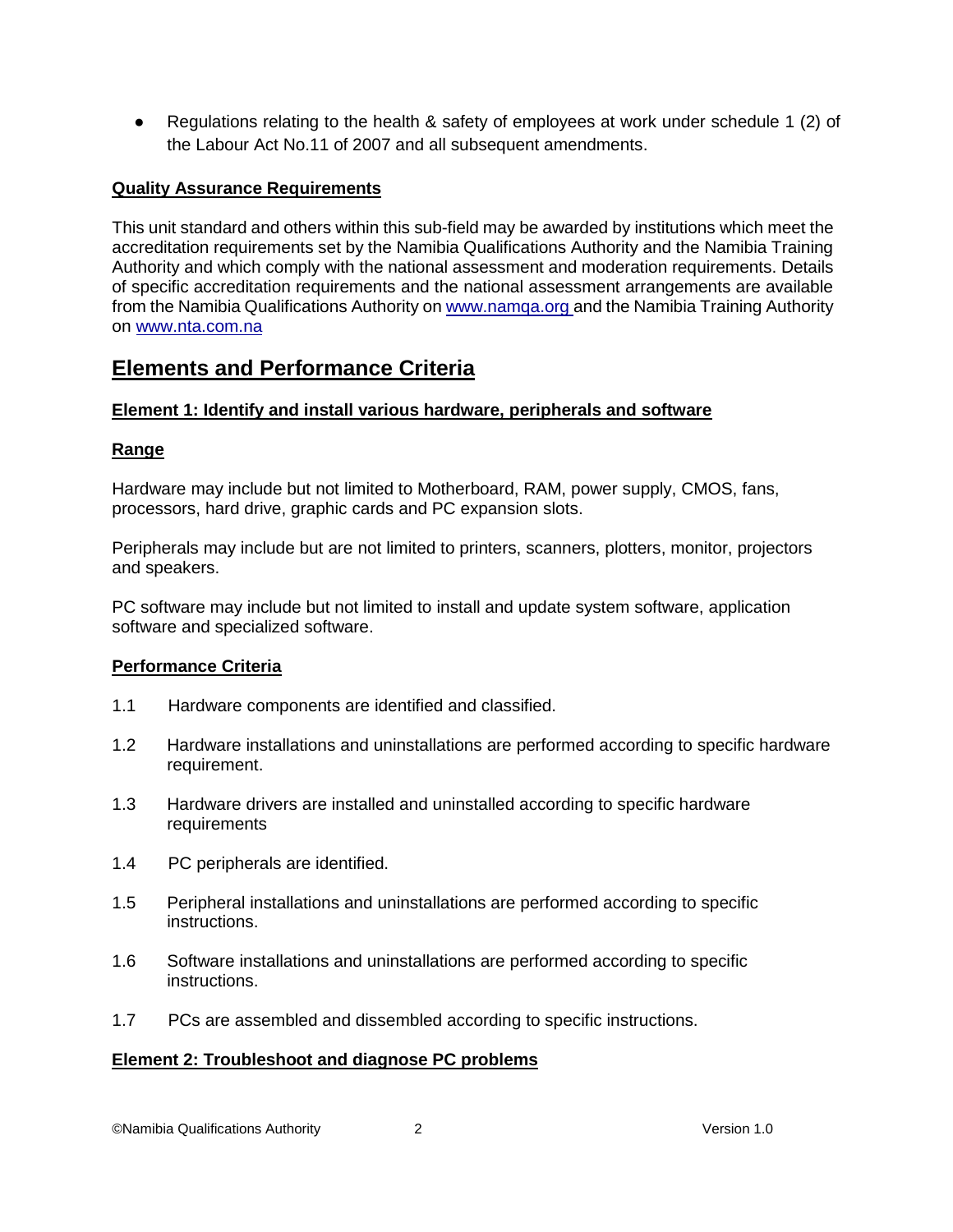# **Performance Criteria**

- 2.1 Software and hardware troubleshooting methods are outlined.
- 2.2 Process of troubleshooting and diagnosing are performed according to a specific problem.

# **Element 3: Demonstrate an understanding of Computer Security**

# **Range**

Types of computer security may include but not limited to physical and operating system security.

# **Performance Criteria**

- 3.1 Types of computer security are outlined.
- 3.2 Computer security threats are identified.
- 3.3 Computer security measures are listed.
- 3.4 User accounts and passwords are created.
- 3.5 User account policies are created.

# **Element 4: Apply health and safety procedures when operating a PC**

### **Range**

Health and safety procedures may include hazards and dangers associated with PCs.

### **Performance criteria**

- 4.1 Electrostatic discharge in PCs is explained and applied.
- 4.2 Cabling standards and neatness is applied and maintained.
- 4.3 Dangers of food and liquids near PCs are explained.